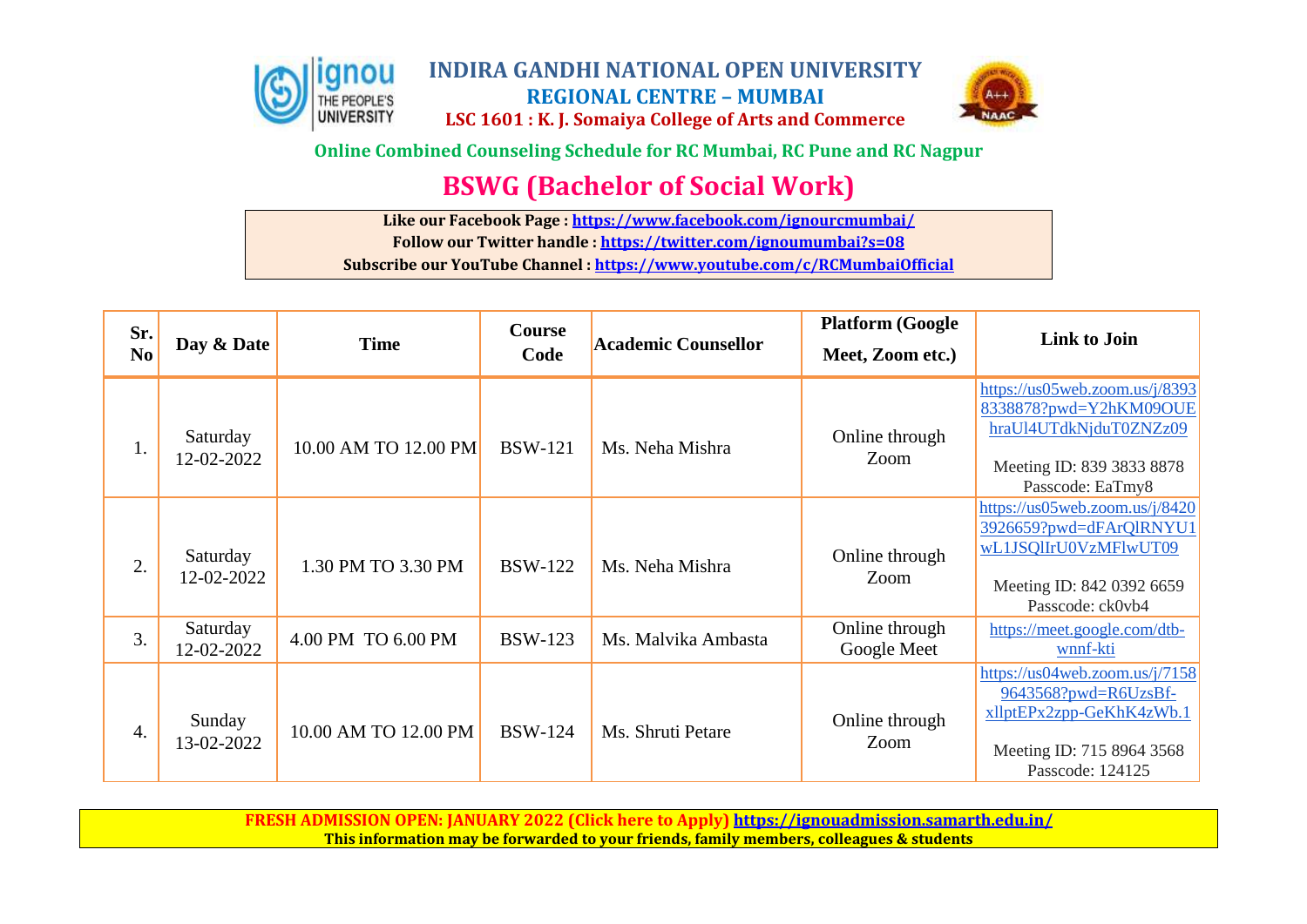



**Online Combined Counseling Schedule for RC Mumbai, RC Pune and RC Nagpur**

# **BSWG (Bachelor of Social Work)**

**Like our Facebook Page [: https://www.facebook.com/ignourcmumbai/](https://www.facebook.com/ignourcmumbai/) Follow our Twitter handle :<https://twitter.com/ignoumumbai?s=08>**

**Subscribe our YouTube Channel :<https://www.youtube.com/c/RCMumbaiOfficial>**

| 5. | Sunday<br>13-02-2022   | 1.30 PM TO 3.30 PM   | <b>BSW-127</b> | Ms. Neha Mishra     | Online through<br>Zoom        | https://us05web.zoom.us/j/8541<br>0142980?pwd=em5WRVNnem<br>hpc3BzcjltSjgraktDZz09<br>Meeting ID: 854 1014 2980<br>Passcode: 69Wi10 |
|----|------------------------|----------------------|----------------|---------------------|-------------------------------|-------------------------------------------------------------------------------------------------------------------------------------|
| 6. | Sunday<br>13-02-2022   | 4.00 PM TO 6.00 PM   | <b>BSW-121</b> | Ms. Neha Mishra     | Online through<br>Zoom        | https://us05web.zoom.us/j/8962<br>5890790?pwd=M2RCdzErczQz<br>S1ladGFSblBja0w3Zz09<br>Meeting ID: 896 2589 0790<br>Passcode: KK1NcK |
| 7. | Saturday<br>19-02-2022 | 10.00 AM TO 12.00 PM | <b>BSW-125</b> | Ms. Shruti Petare   | Online through<br>Zoom        | https://us04web.zoom.us/j/7158<br>9643568?pwd=R6UzsBf-<br>xllptEPx2zpp-GeKhK4zWb.1<br>Meeting ID: 715 8964 3568<br>Passcode: 124125 |
| 8. | Saturday<br>19-02-2022 | 1.30 PM TO 3.30 PM   | <b>BSW-126</b> | Ms. Malvika Ambasta | Online through<br>Google Meet | https://meet.google.com/dtb-<br>wnnf-kti                                                                                            |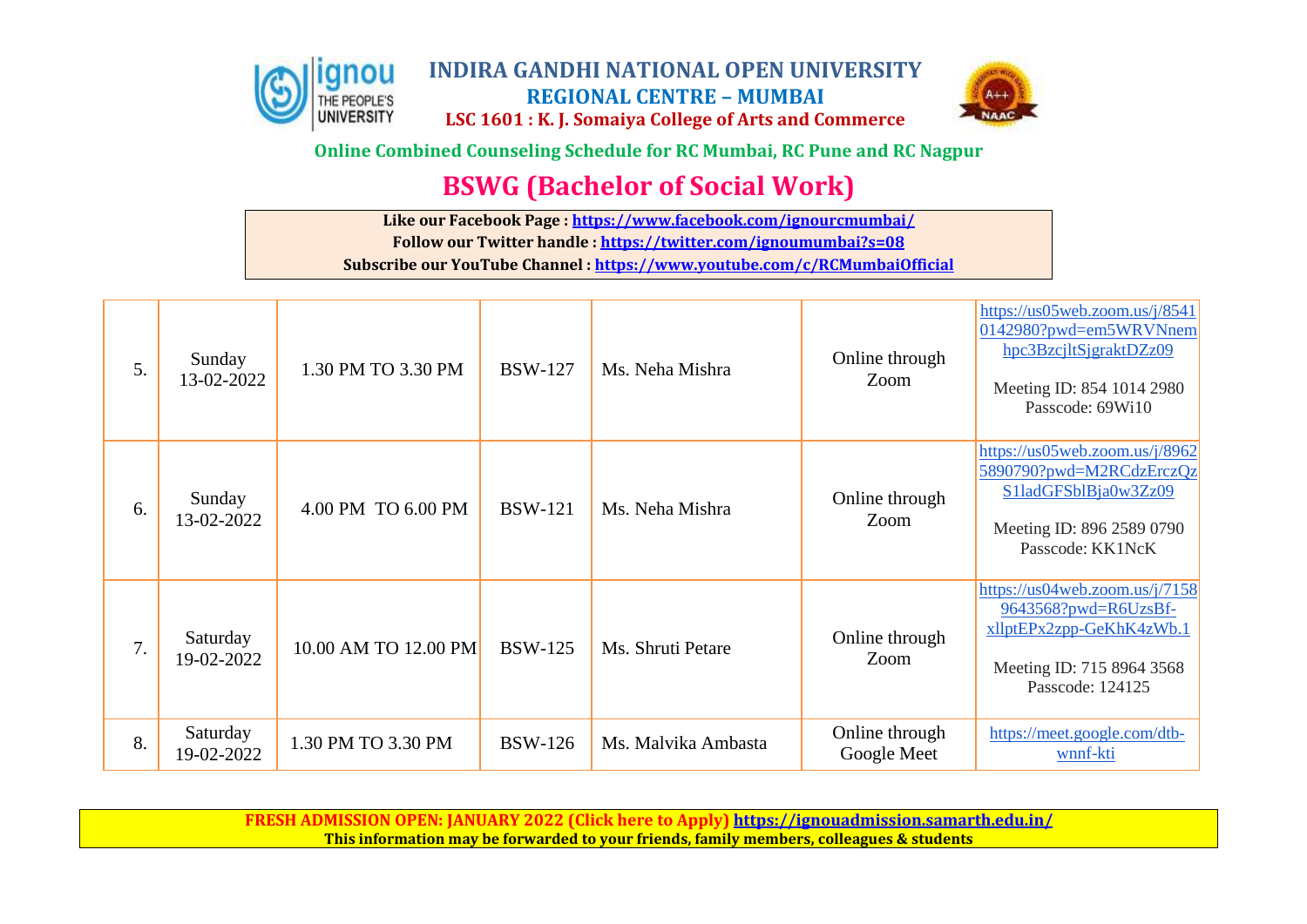



**Online Combined Counseling Schedule for RC Mumbai, RC Pune and RC Nagpur**

# **BSWG (Bachelor of Social Work)**

**Like our Facebook Page [: https://www.facebook.com/ignourcmumbai/](https://www.facebook.com/ignourcmumbai/) Follow our Twitter handle :<https://twitter.com/ignoumumbai?s=08>**

**Subscribe our YouTube Channel :<https://www.youtube.com/c/RCMumbaiOfficial>**

| 9.  | Saturday<br>19-02-2022 | 4.00 PM TO 6.00 PM   | <b>BSW-122</b> | Ms. Neha Mishra     | Online through<br>Zoom        | https://us05web.zoom.us/j/7988<br>472974?pwd=d1JqbkFFcjlnTm<br>xkNHcxKzRnVFo3dz09<br>Meeting ID: 798 847 2974<br>Passcode: NEHA123@ |
|-----|------------------------|----------------------|----------------|---------------------|-------------------------------|-------------------------------------------------------------------------------------------------------------------------------------|
| 10. | Sunday<br>20-02-2022   | 10.00 AM TO 12.00 PM | <b>BSW-124</b> | Ms. Shruti Petare   | Online through<br>Zoom        | https://us04web.zoom.us/j/7158<br>9643568?pwd=R6UzsBf-<br>xllptEPx2zpp-GeKhK4zWb.1<br>Meeting ID: 715 8964 3568<br>Passcode: 124125 |
| 11. | Sunday<br>20-02-2022   | 1.30 PM TO 3.30 PM   | <b>BSW-127</b> | Ms. Neha Mishra     | Online through<br>Zoom        | https://us05web.zoom.us/j/7988<br>472974?pwd=d1JqbkFFcjlnTm<br>xkNHcxKzRnVFo3dz09<br>Meeting ID: 798 847 2974<br>Passcode: NEHA123@ |
| 12. | Sunday<br>20-02-2022   | 4.00 PM TO 6.00 PM   | <b>BSW-123</b> | Ms. Malvika Ambasta | Online through<br>Google Meet | https://meet.google.com/dtb-<br>wnnf-kti:                                                                                           |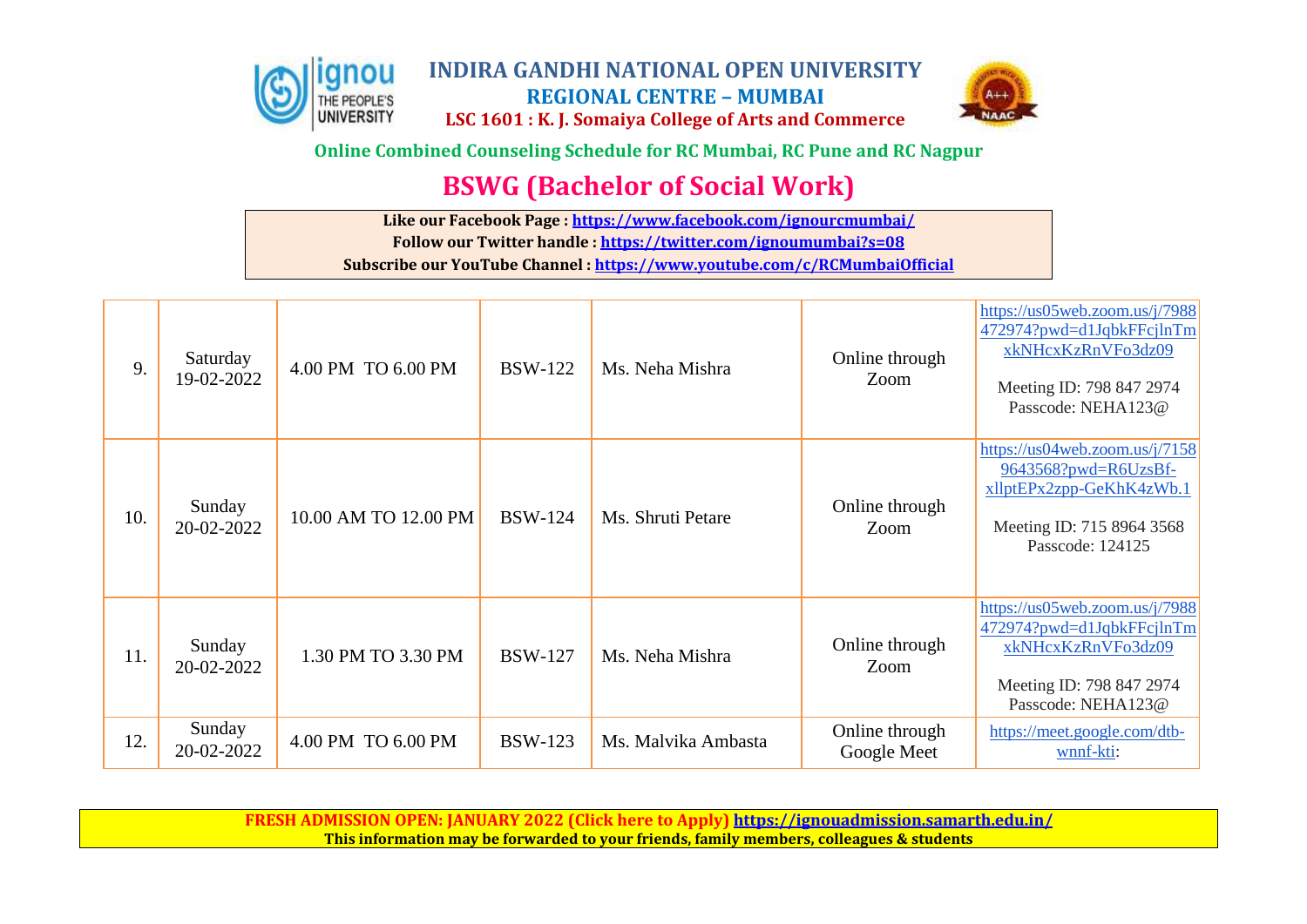



**Online Combined Counseling Schedule for RC Mumbai, RC Pune and RC Nagpur**

# **BSWG (Bachelor of Social Work)**

**Like our Facebook Page [: https://www.facebook.com/ignourcmumbai/](https://www.facebook.com/ignourcmumbai/)**

**Follow our Twitter handle :<https://twitter.com/ignoumumbai?s=08>**

**Subscribe our YouTube Channel :<https://www.youtube.com/c/RCMumbaiOfficial>**

| 13. | Saturday<br>26-02-2022 | 10.00 AM TO 12.00 PM | <b>BSW-125</b> | Ms. Shruti Petare   | Online through<br>Zoom        | https://us04web.zoom.us/j/7158<br>9643568?pwd=R6UzsBf-<br>xllptEPx2zpp-GeKhK4zWb.1<br>Meeting ID: 715 8964 3568<br>Passcode: 124125 |
|-----|------------------------|----------------------|----------------|---------------------|-------------------------------|-------------------------------------------------------------------------------------------------------------------------------------|
| 14. | Saturday<br>26-02-2022 | 1.30 PM TO 3.30 PM   | <b>BSW-126</b> | Ms. Malvika Ambasta | Online through<br>Google Meet | https://meet.google.com/dtb-<br>wnnf-kti:                                                                                           |
| 15. | Saturday<br>26-02-2022 | 4.00 PM TO 6.00 PM   | <b>BSW-121</b> | Ms. Neha Mishra     | Online through<br>Zoom        | https://us05web.zoom.us/j/7988<br>472974?pwd=d1JqbkFFcjlnTm<br>xkNHcxKzRnVFo3dz09<br>Meeting ID: 798 847 2974<br>Passcode: NEHA123@ |
| 16. | Sunday<br>27-02-2022   | 10.00 AM TO 12.00 PM | <b>BSW-124</b> | Ms. Shruti Petare   | Online through<br>Zoom        | https://us04web.zoom.us/j/7158<br>9643568?pwd=R6UzsBf-<br>xllptEPx2zpp-GeKhK4zWb.1<br>Meeting ID: 715 8964 3568<br>Passcode: 124125 |